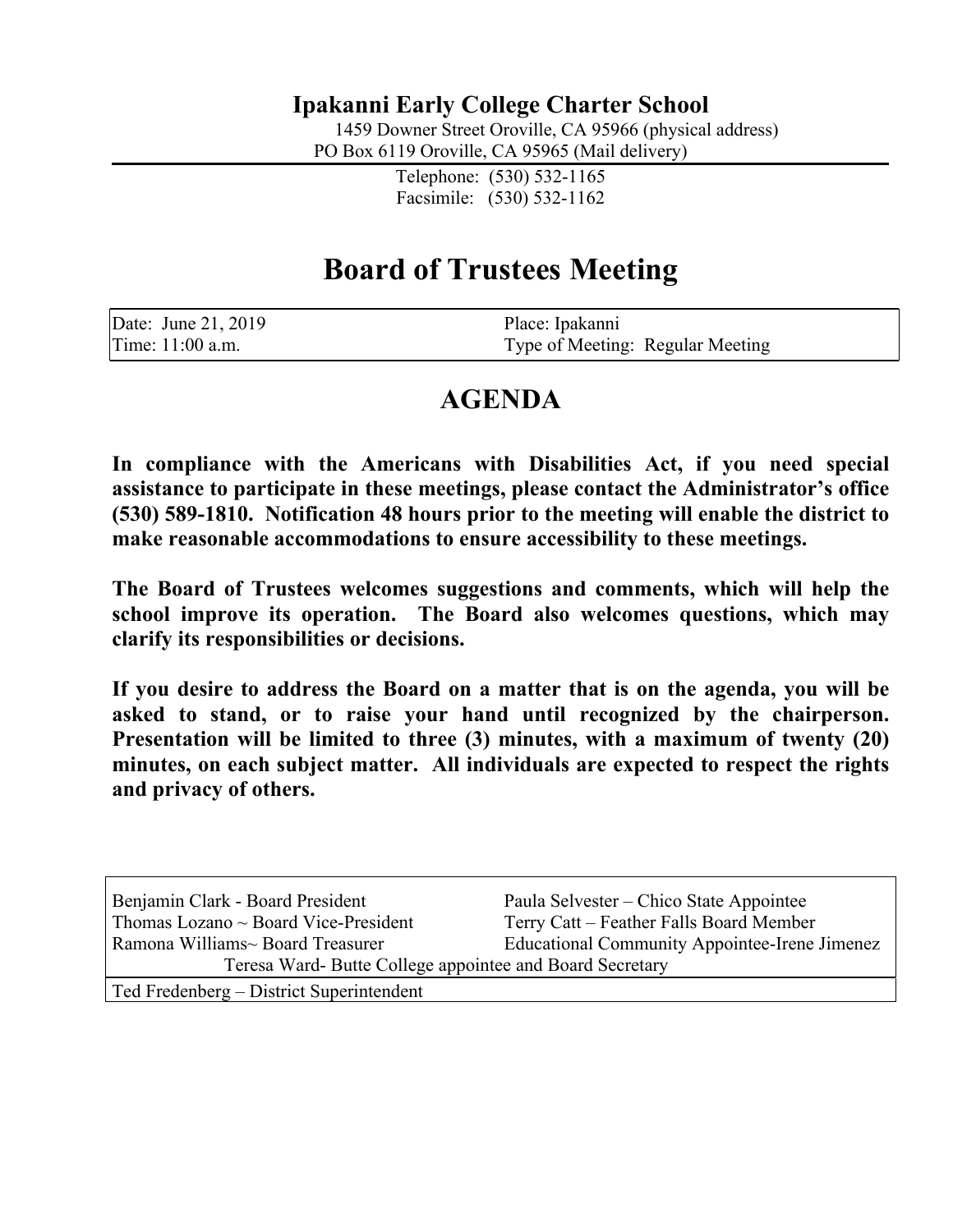$\mathcal{L}_\text{max}$  , and the set of the set of the set of the set of the set of the set of the set of the set of the set of the set of the set of the set of the set of the set of the set of the set of the set of the set of the

#### **PRELIMINARY:**

| 1.0 | $()$ Call to order – Time             |                                                                                                                                                                                                                      |                                                                    |                              |
|-----|---------------------------------------|----------------------------------------------------------------------------------------------------------------------------------------------------------------------------------------------------------------------|--------------------------------------------------------------------|------------------------------|
|     | Roll Call:                            | Benjamin Clark, Board President<br>Thomas Lozano, Vice-President<br>Ramona Williams, Treasurer<br>Teresa Ward, Secretary<br>Paula Selvester, Board Member<br>Terry Catt, Board Member<br>Irene Jimenez, Board Member | <b>PRESENT</b><br>$\left( \ \right)$<br>$\Box$<br>$\left( \right)$ |                              |
|     | Others Present:                       | Walter Gramps, Administrator                                                                                                                                                                                         | $\left( \right)$                                                   |                              |
| 2.0 | <b>BOARD ITEMS:</b>                   |                                                                                                                                                                                                                      |                                                                    |                              |
|     | 2.1 Adoption of Agenda                |                                                                                                                                                                                                                      |                                                                    | <b>ACTION</b>                |
|     | Motion                                | Second<br>Vote                                                                                                                                                                                                       |                                                                    |                              |
|     | 2.2 Approval of June 12, 2019 Minutes |                                                                                                                                                                                                                      |                                                                    | <b>ACTION</b><br>Exhibit 2.2 |
|     | Motion                                | Second<br>Vote                                                                                                                                                                                                       |                                                                    |                              |
|     |                                       |                                                                                                                                                                                                                      |                                                                    |                              |

#### 3.0 **PUBLIC PRESENTATIONS**:

This is the time the President will invite anyone in the audience wishing to address the Board on a matter not listed on the agenda to make a presentation. Presentations will be limited to five (5) minutes; maximum for twenty (20) minutes to each subject matter. State law prohibits the Board from taking action and possible discussion on any item presented if it is not listed on the agenda.

#### 4.0 **STAFF PRESENTATION:**

This is the time the President will invite any member of the district staff wishing to address the Board on a matter not listed on the agenda to make a presentation. Presentations will be limited to five (5) minutes; maximum for twenty (20) minutes to each subject matter. State law prohibits the Board from taking action and possible discussion on any item presented if it is not listed on the agenda.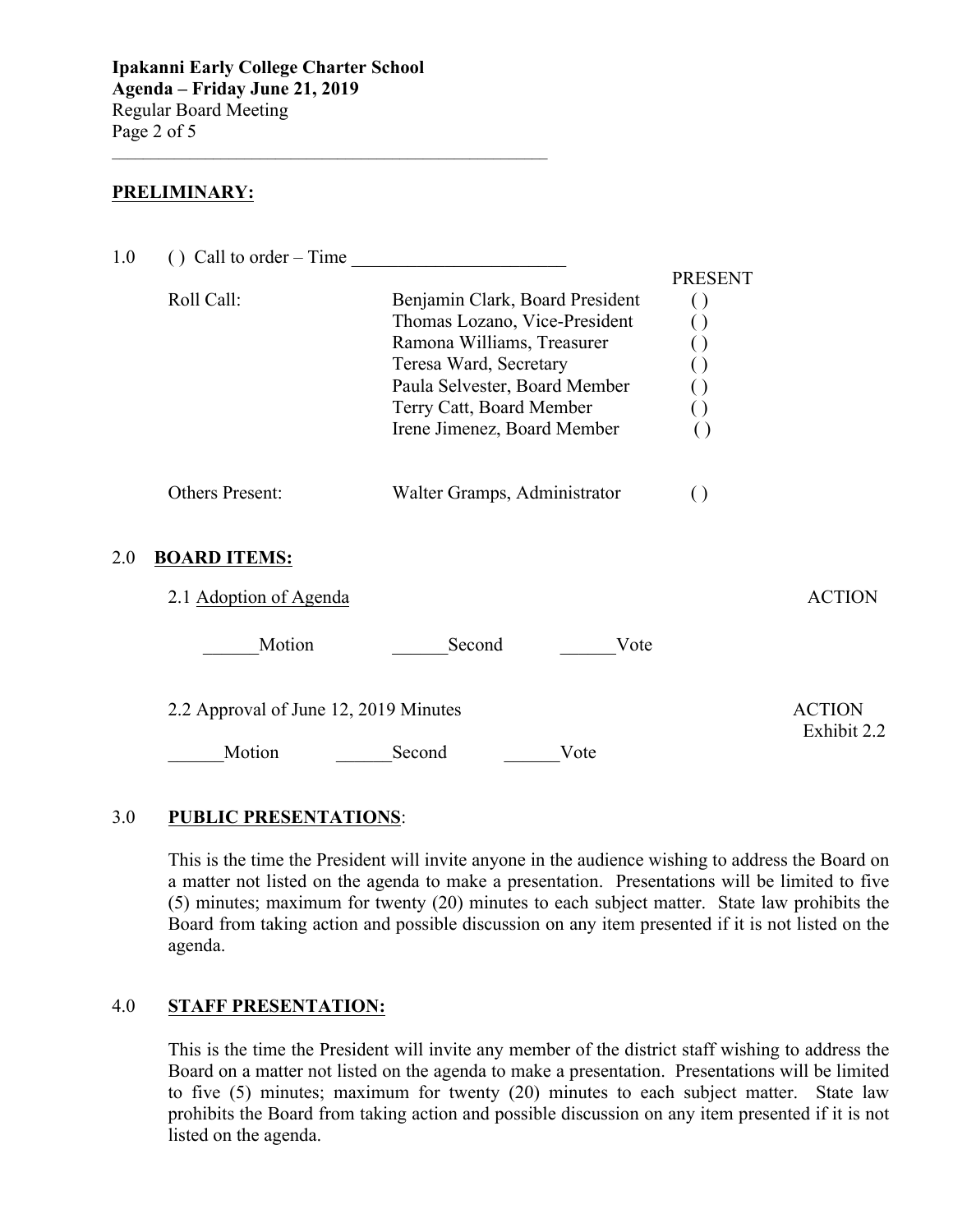#### 5.0 **REPORTS:**

5.1 Administrators Report INFORMATION

#### 6.0 **PUBLIC INTERESTS:**

#### 7.0 **INSTRUCTION:**

#### $\overline{8.0}$ 8.0 **FINANCE/BUSINESS ACTION AND DISCUSSION ITEMS:**

\_\_\_\_\_\_\_\_\_\_\_\_\_\_\_\_\_\_\_\_\_\_\_\_\_\_\_\_\_\_\_\_\_\_\_\_\_\_\_\_\_\_\_\_\_\_\_\_\_\_\_\_\_\_\_\_

| 8.1 Approve Warrants (3351-3417)            |                                                             | <b>ACTION</b><br>Exhibit 8.1 |                              |
|---------------------------------------------|-------------------------------------------------------------|------------------------------|------------------------------|
| Motion                                      | Second                                                      | Vote                         |                              |
| 8.2 Approval of 2019-2020 LCAP and Addendum |                                                             |                              | <b>ACTION</b>                |
| Motion                                      | Second                                                      | Vote                         | Exhibit 8.2                  |
| 8.3 Approval of 2019-2020 Budget            |                                                             |                              | <b>ACTION</b><br>Exhibit 8.3 |
| Motion                                      | Second                                                      | Vote                         |                              |
| 8.4 Approve MOU with OCESD                  |                                                             |                              | <b>ACTION</b><br>Exhibit 8.4 |
| Motion                                      | Second                                                      | Vote                         |                              |
|                                             | 8.5 Approve Contract with Inland Business                   |                              | <b>ACTION</b><br>Exhibit 8.5 |
| Motion                                      | Second                                                      | Vote                         |                              |
|                                             | 8.6 Health Benefits/Dental Benefits for Full-Time Employees |                              | <b>ACTION</b>                |
| Dental Benefits: Delta Dental Family        | Health Benefits: Blue Shield Bronze 60 PPO                  |                              |                              |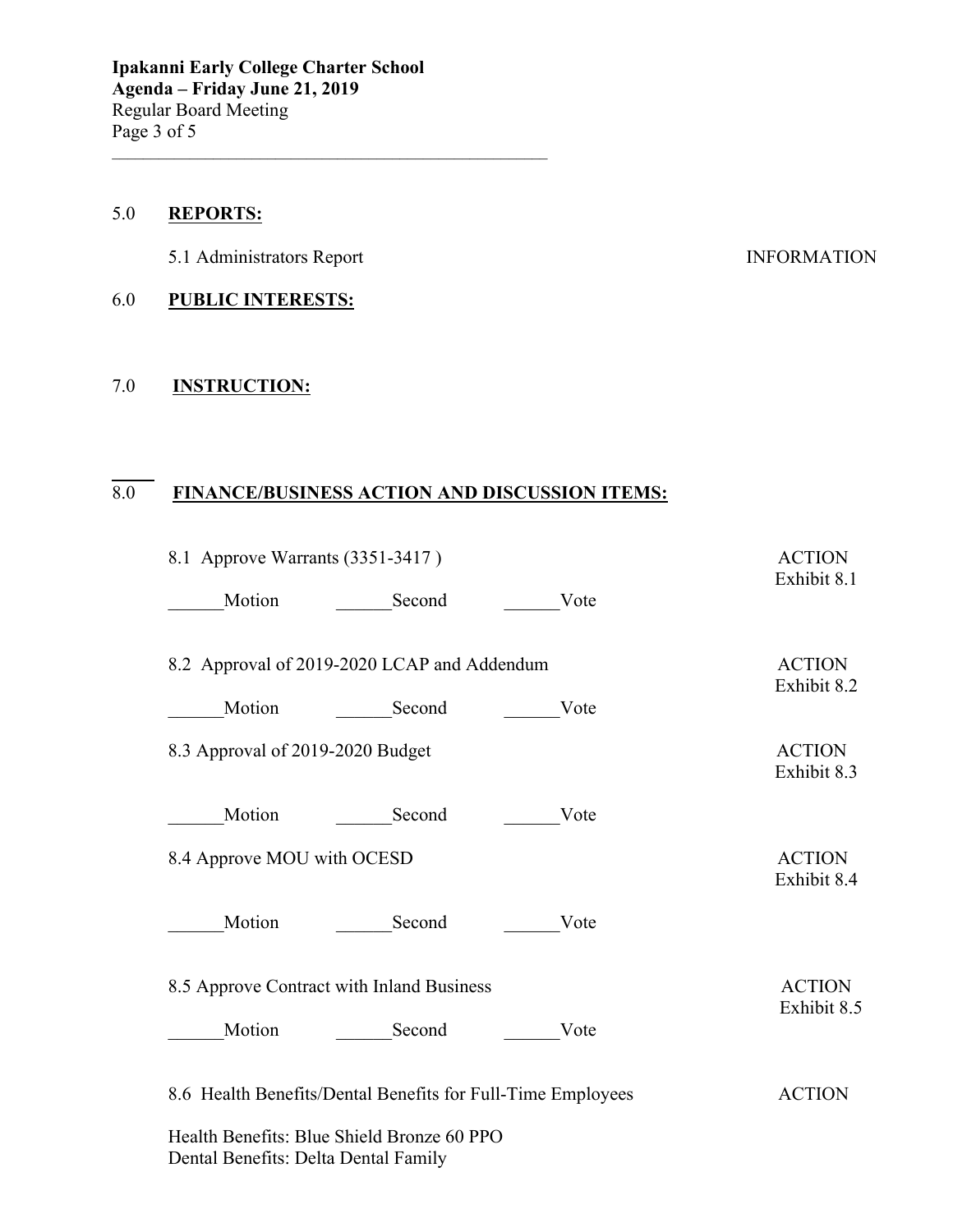**Ipakanni Early College Charter School Agenda – Friday June 21, 2019** Regular Board Meeting Page 4 of 5

Motion Second Vote

 $\mathcal{L}_\text{max}$  , and the set of the set of the set of the set of the set of the set of the set of the set of the set of the set of the set of the set of the set of the set of the set of the set of the set of the set of the

# 9.0 **PERSONNEL**:

9.1 Approval is requested for the following Personnel Assignment Order ACTION

Steve Ruble Chris Williams Effective: 5-3-19 260 Days Step II Step II

Effective:  $6-3-19$ Step I

Nancy Avram Multiple Subject Effective 6-19-19 Step I

 Walter Gramps **Director** Effective 7-1-19 Step VI 224 Work Days

 Certificated: Classified English Teacher Administrative Assistant

Tanner Kane Interim Business Manager Science Teacher \$1500 Stipend Monthly<br>Effective: 6-3-19 Effective 7-1-19

Motion Second Vote

#### 10.0 **POLICIES:**

10.1 Approve Employee Handbook ACTION

Motion Second Vote

Exhibit 10.1